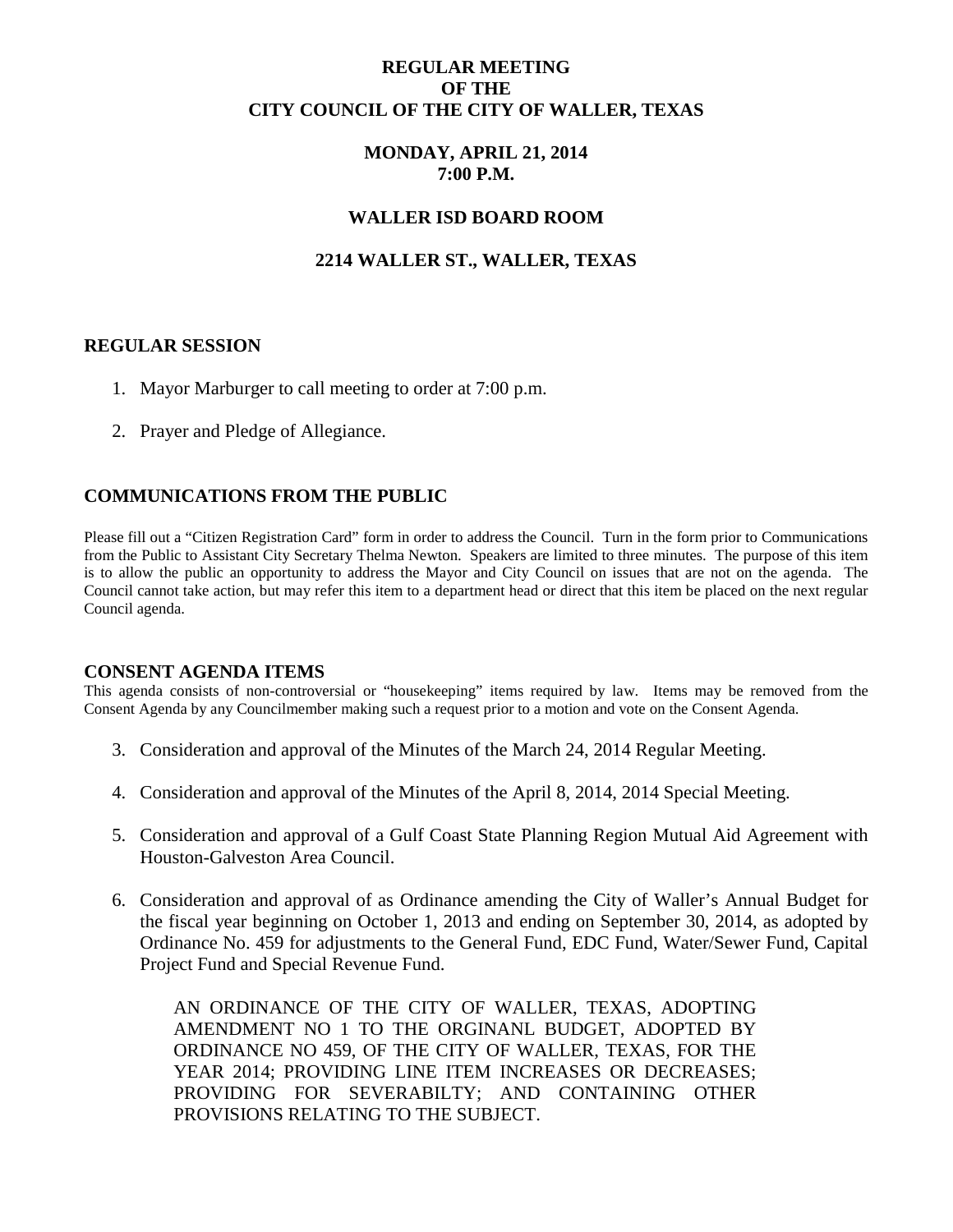7. Consideration and approval of the Schedule of Fines for the Municipal Court for the City of Waller.

# **REGULAR ITEMS**

- 8. Consideration and possible action to approve a Resolution declaring the Intention of the City of Waller, Texas to Annex a portion of Lot 3, Tranquility Park, Waller County, Waller, Texas located in the vicinity South of Pecan Street, Between F.M. 362 and Penick Road.
- 9. Consideration and possible action to accept the Waller Police Department's 2013 Annual Contact Report.
- 10. Consideration and possible action to approve a plan for Drainage and Parks for property in Waller ISD Trustee name.
- 11. Consideration and possible action to approve Policy & Procedures for Rules and Conduct of Council Meetings.
- 12. Consideration and possible action to Mow properties that are in Trustee name and in the Waller City Limits.
- 13. Consideration and possible action to clean up Drainage Ditch along F.M. 362 and Sledge Street.
- 14. Consideration and possible action to approve the Waller Economic Development Corporation to pay one-half of the costs to Extend Utilities to the Alegacy property for an amount of \$325,000.

### **EXECUTIVE SESSION**

- 15. City Council will convene into Executive Session:
	- a. Pursuant to Section 551.071 of the Texas Government Code for purpose to consult with its attorney about (1) pending or contemplated litigation, (2) a settlement offer, or (3) a matter in which the duty of the attorney to the governmental body under the Texas Disciplinary Rules of Professional Conduct clearly conflict with the provisions of Chapter 551.
	- b. Pursuant to Section 551.072 of the Texas Government Code for the purpose of Deliberations about Real Property.

### **REGULAR SESSION**

16. Consideration and possible action on Executive Session: Pursuant to Section 551.071 of the Texas Government Code for purpose to consult with its attorney about (1) pending or contemplated litigation, (2) a settlement offer, or (3) a matter in which the duty of the attorney to the governmental body under the Texas Disciplinary Rules of Professional Conduct clearly conflict with the provisions of Chapter 551.